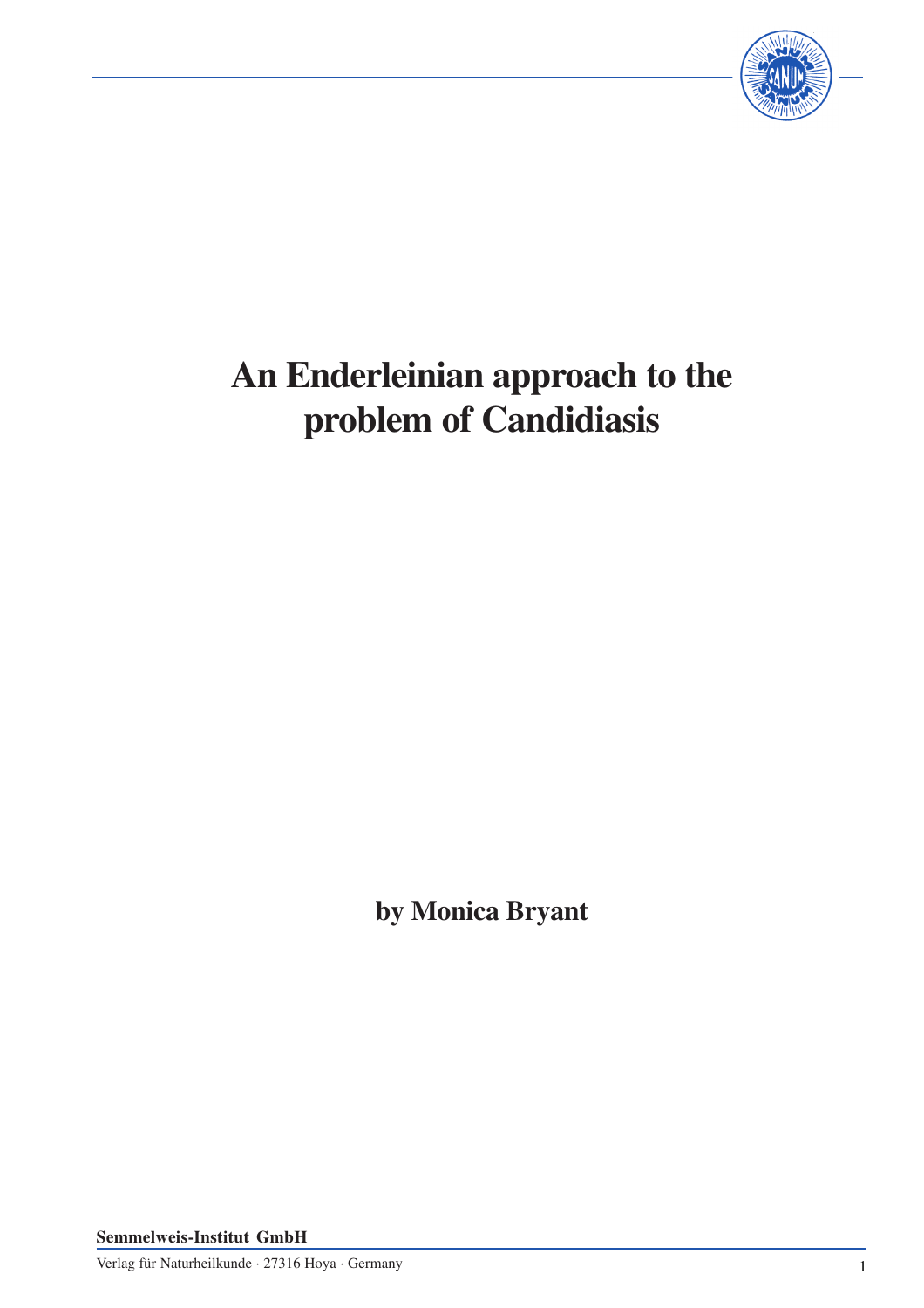## **Semmelweis-Institut GmbH**

#### **Introduction**

Candidiasis is a mycotic infection and has become increasingly recognized as a problem within medicine, especially since the use of antibiotics became regular practice. As the incidence of Candida infections becomes more apparent, this problem is receiving more attention throughout allopathic and natural medicine.

The way in which Candida manifests its presence in the human organism varies greatly. The infections can be of a primary or secondary nature, superficial or systemic, acute or chronic. There are at least 8 species of the genus Candida which have been found to be pathogenic for man, of these C. albicans and C. parapsilosis are identified most frequently.

## **Pleomorphism in Candida**

Candida has been recognised for being dimorphic, that is as existing in two distinctly different forms; as a harmless yeast which constitutes a normal part of our microbial flora or in a higher pathological fungal form. In this fungal form the Candida grows mycelia which penetrate the gut mucosa, thus increasing the intestinal permeability and contributing to allergies and other problems.

In the 1920s, Prof. Dr. Günther Enderlein was aware that Candida not only exhibited dimorphic properties but that Candida was pleomorphistic, that it existed in many forms. ("Pleo" means "many" and "morph" means "form"). Further, he also found these pleomorphistic qualities in

many other microorganisms. Enderlein developed a theory of Bacterial Cyclogeny (- the cyclical genesis of bacteria) where he found that viruses, bacteria and fungi formed "cyclodes": developmental stages of one continuous cyclical process. From this perspective it is very obvious that microorganisms exist in many forms with differing qualities. This is the core of pleomorphism, as opposed to the prevailing orthodoxy within microbiology, which is based on monomorphism: the belief that micro-organisms exist in one fixed and unchangeable form, and are therefore classifiable into the separate categories of viruses, bacteria and fungi.

## **Concept of disease**

Based on his theory of Bacterial Cyclogeny in addition to other insights, Enderlein had a very straight-forward yet profound view of the disease process. From his finding that Egyptian mummies contained cultivatable spores of the moulds Mucor and Aspergillus, he became aware that from the moment of birth we have the potential of decay within us. This "potential" arose from the minute particles, (chondrites), which he described to be at the early developmental stages of each cyclode. These chondrites would begin an ascending development as an adaptational response challenging environmental conditions. In this process of developing into bacterial forms and then into fungal moulds, the microorganisms most often become dysbiotic - the opposite to symbiotic. The prefix "dys" is

used to signify difficult, painful, bad, disordered or abnormal, and dysbiotic microorganisms exhibit uncooperative and aggressive behaviour towards each other and the cells in their immediate environment. Health for Enderlein is therefore equated with a situation where there is an over-riding symbiosis in the microbial ecology of the human organism, where the natural bioregulatory functions maintain the "symbiosis equilibrium". Disease on the other hand is attributed to the dysbiotic, destructive activity of the microorganisms resulting in various forms of degenerative disease. There is a great number of potentially dysbiotic microorganisms, each with an affinity for different organs and tissues of the body. Candida is one example of a potential dysbiont which can inhabit the intestinal tract, the vagina, oral cavity, skin and other parts of the body.

# **Isopathy**

The term isopathy is made up of "pathos" meaning disease and the prefix "iso" which stems from the Greek word "isos" meaning equal, the same, identical or alike. Isopathy is the treatment of disease by using products of the actual disease itself in contrast to homoeopathy which works with the law of similars and allopathy which works on the basis of opposition.

The wisdom that it is possible to cure diseases by using bodily secretions has been known in many ancient healing arts and was very clearly stated in the

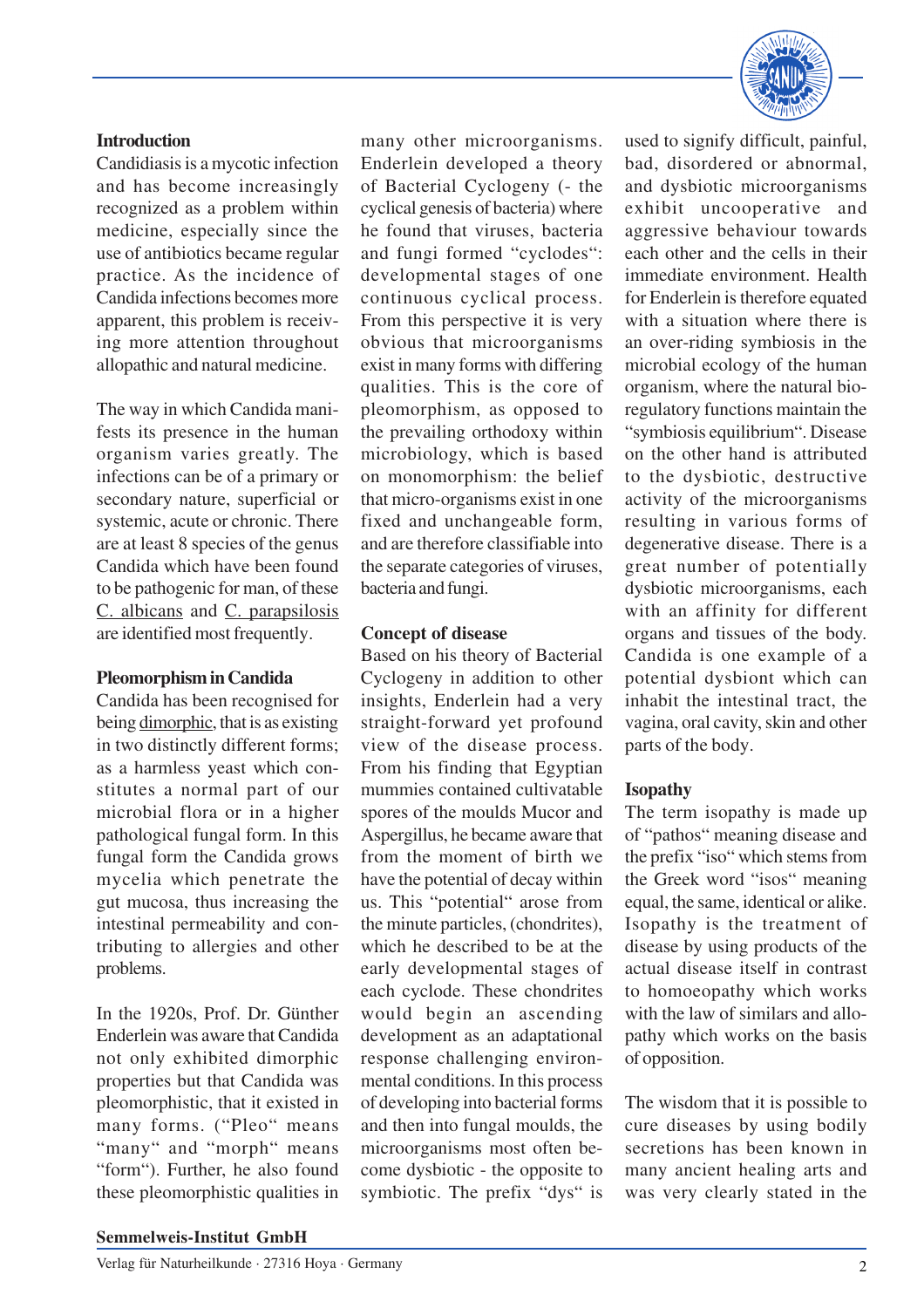

writings of Paracelsus. He stated in many ways that nature provides a cure for every disease there is.

*"In medicine we should never despair. For each ill there is a remedy which combats it. Thus, there is no disease that is inevitably mortal. All the diseases can be cured, without exception. Only because we do not know how to deal with them properly, because we are unable to understand life and death in their essence, can we not defend ourselves against them."*

#### (Paracelsus 1530)

Enderlein, however, was the first person to isolate and define the healing properties active in the disease products themselves. In the form of remedies they are often described as nosodes. From his theory of Bacterial-Cyclogeny Enderlein made the discovery that the earlier developmental stages, which he termed chondrites, were natural regulators of the higher developmental and often dysbiotic forms of bacteria and fungi. Based on this insight he developed isopathic remedies which morphologically transform the dysbiotic microorganisms, returning them to their symbiotic harmless stages. This is a nonviolent way of addressing dysbiotic organisms, such as Candida spp., at the most fundamental level to reduce them to their earlier developmental stages. In using this natural biological phenomenon it is possible to attain profound therapeutic effects without

disturbing the integrity of the microbial ecosystem within the body. By working in harmony with the pleomorphistic principles found throughout the microbial world, it ensures that there are no side- and after-effects as a result of the treatment.

## **Isopathic approach to Candida**

The current approaches to Candida dysbioses tend to be aimed at killing the Candida directly and/or changing our inner environment to impede its growth and help to build up immune resistance.

Attempts to kill Candida with the use of anti-fungal substances may bring an immediate relief, but in most cases is only effective on a temporary basis. Furthermore, these drugs often result in a number of undesirable sideeffects. This form of ammunition will not be effective in clearing dysbiotic Candida at the most fundamental level as long as it continues to be based on the monomorphistic approach which only identifies the Candida at independent stages of its life cycle.

The approaches which work by modifying the environment of our inner ecology through changes in diet, and intake of lactobacterial and other nutritional supplements change the patterns of growth for Candida and other species and can keep the problem of Candida overgrowth "at bay". However, they are not a longterm answer. As soon as the individual reverts to a less pure lifestyle and the inner environmental conditions are less than optimal, the Candida will reemerge and flourish again in its fungal form. Similarly, combating Candida infestation by avoiding foods, stress and environmental factors, which aggravate the condition, help to decrease the environmental load for a time, but is not conducive to a full and active life.

Through an isopathic way of treating Candida, it is possible to morphologically transform its higher developmental pathogenic form into the lower forms, minute particles, which are excreted by the body. In this way the Candida is cleared systemically and fundamentally by using a natural regulatory phenomenon.

#### **Ecological healing of Candida**

Enderlein realised that, to cure chronic conditions successfully, it is necessary both to address the causative microorganism and to change the environment, which has played an important part in the development of the offending microbe in its dysbiotic form. There are a number of ways to improve the inner ecology of the human organism to support the isopathic remedies in their therapeutic action. Some of these include diet, detoxification, pH balancing, massage and exercise.

## **Diet**

It is important to aim for a sound biological diet as close to lacto-vegetarianism as possible depending upon the individual's ability to adapt to such a diet. It is wise to follow some of the "anti-Candida diet" guidelines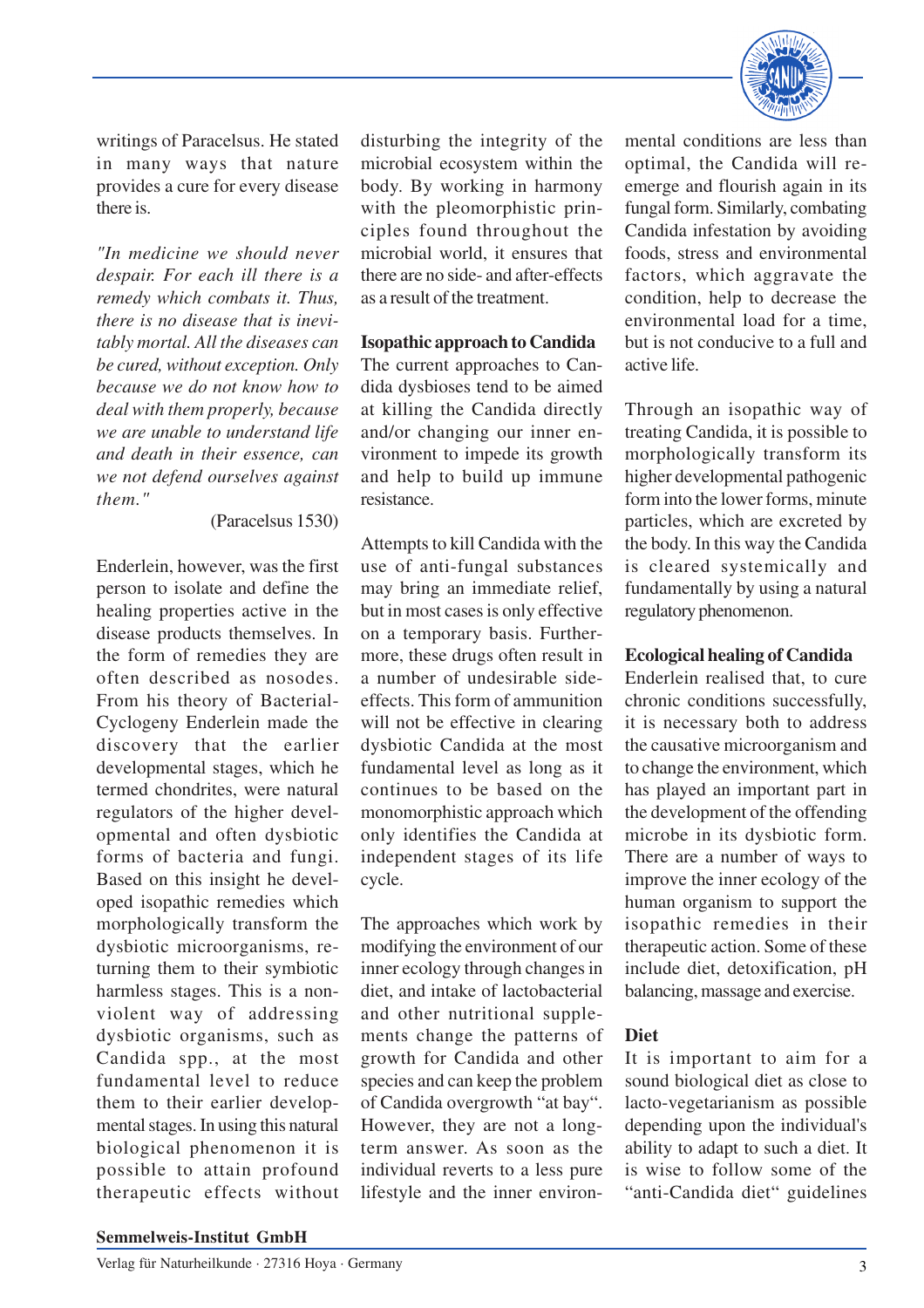

such as the avoidance of sugar, sweet foods, alcohol and any refined foods. However, an anti-Candida diet in the long-term is not so advisable since it often becomes too high in animal protein and lacks good quality carbohydrates such as brown rice, millet and buckwheat as well as fresh fruit.

It is important to avoid stimulants such as tea, coffee and cigarettes and to ensure that there is an optimal intake of essential fatty acids, vitamins, minerals and trace elements.

## **Acid-alkaline balance**

It is important to support the therapeutic process by regulating the acid-alkaline balance. This can be done by eating a diet based on the alkaline-forming raw vegetables and fruits along with grains and lactic-acid fermented foods such as sauerkraut. Taking SANUVIS drops is another way to regulate the pH value throughout the body. This is a homeopathic mixture of various potencies of lactic acid which is taken 1 teaspoon 3x daily between meals.

## **Detoxification**

The body rids itself of toxins in a number of ways. It is of primary importance to ensure that intestinal function is working well. A great majority of people have a hidden form of constipation and are suffering from autointoxication. Bowel function can be improved through dietary changes such as an increased intake in fibre and lactobacteria or through more thorough methods

using colon cleansing programs and colonics.

### *Fasting*

Fasting on raw vegetable, fruit juices, herb teas and mineral water under the supervision of a health practitioner is an excellent way for the body to detoxify. Fasting on liquids only is however not appropriate for all people in which case a raw food diet or brown rice fast is prefarable.

## *Drainage*

It is important to ensure that liver and kidney function is optimal which can be supported with the use of herbal and homeopathic drainage remedies. In the treatment of Candida the anti-fungal properties of Taheebo tea can be an additional support during the treatment process.

## *Saunas*

Increasing the secretion of sweat through taking saunas is an immediate way to help the body secrete toxins.

*Massage and dry skin brushing* Massage is valuable in breaking down old tension patterns and as with dry skin brushing on a regular basis helps to improve lymphatic drainage.

# *Exercise*

Exercise is of value because it increases circulation and oxygen intake which helps the clearing of focal infections.

## **Isopathic remedies for Candidiasis**

SANUM-Kehlbeck developed an isopathic remedy from Candida parapsilosis which is effective in the treatment of Candida spp. dysbiosis. This remedy, named PEFRAKEHL, is available in the form of drops, capsules, ampoules and suppositories.

# **Local treatment**

PEFRAKEHL and the other isopathic remedies work systemically, however, their action can be increased by also applying them locally to the affected area. For example, a damp piece of cotton wool can be soaked with the drops and placed in the mouth next to the gum for oral infections or put directly onto a nail overnight for fungal infections of the nail.

Unlike the allopathic approach which uses more and stronger drugs in the case of chronic conditions, the isopathic approach works even more gently allowing for the amount of breakdown products to be excreted. Each individual taking the remedies is encouraged to participate consciously in the process of treatment - to take responsibility for regulating the intake of the remedies in accordance with their condition and lifestyle.

Treatment with isopathic remedies acts at a deep and constitutional level affecting both the metabolism and endocrinology of the person thus creating deep changes which need to be integrated to avoid the regressive swing of the "pendulum effect".

# **Healing reactions**

Isopathic remedies can provoke both general reactions and specific